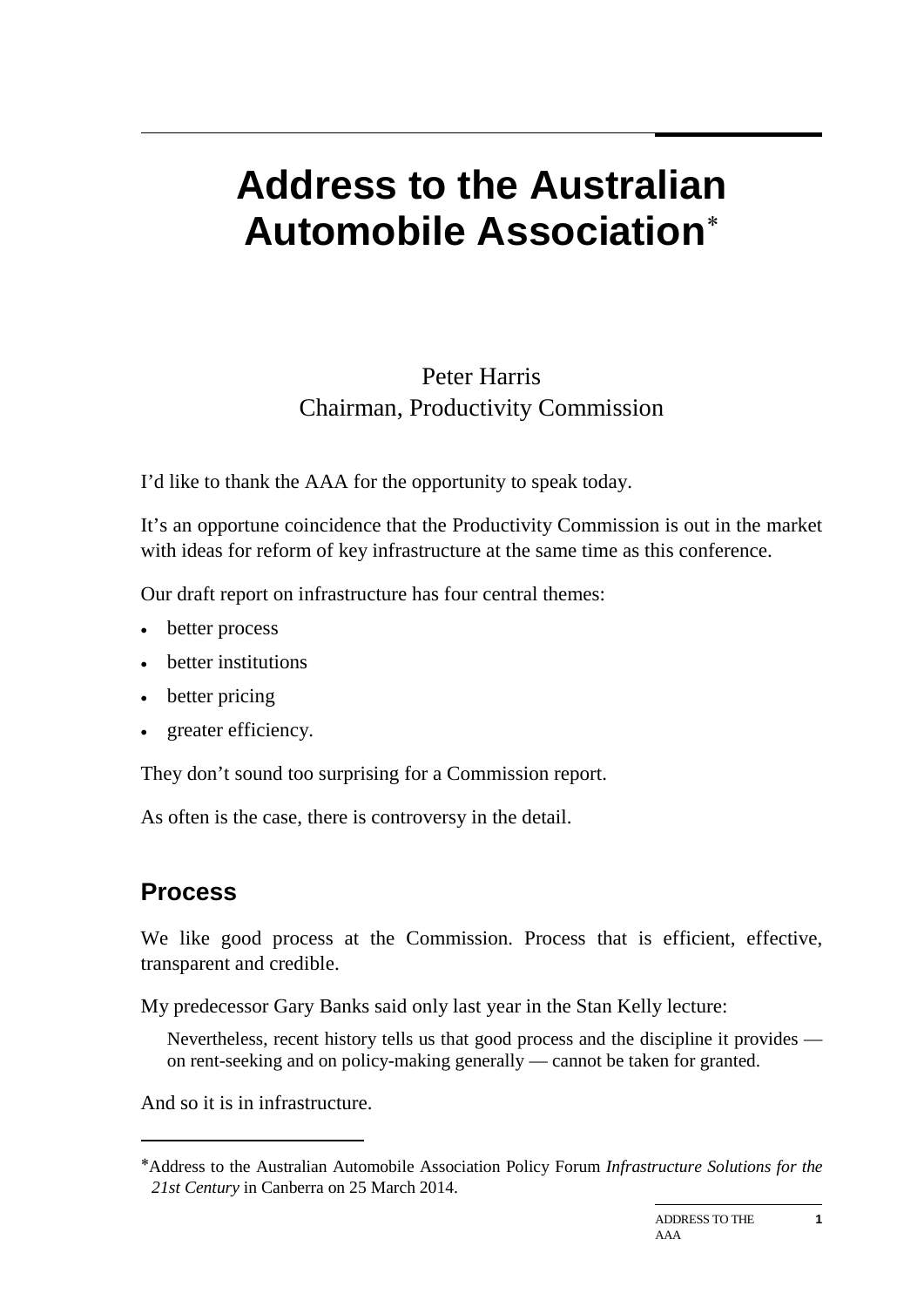We have found – possibly to no one's great surprise – that infrastructure project identification, development, selection, and design is regularly not done well in Australia.

Moreover, this process is increasingly the subject of pressures to find and fund iconic 'ribbon-cutting' projects, at times with dubious returns to the community.

This is reinforced by the seductive appeal to our political leaders of closing an infrastructure gap, though such a gap is not easy to define or measure beyond lists – well-intentioned lists, no doubt, but nevertheless not robust project assessments of the kind our draft Report advocates.

The appeal of lists has in turn created an intense focus on how to find the money to fund more infrastructure.

Together, these trends are likely to weaken the quality of infrastructure investment in Australia if not addressed. Our draft report attempts a comprehensive response to them. across all major economic infrastructure.

Nothing said in our draft Report is meant to discourage governments from taking a more active role in seeking to provide better infrastructure. The case for providing new infrastructure investment in response to consumer willingness to pay is not in question.

Even institutions often not seen in this debate such as the Reserve Bank have supported the idea that governments might focus more effectively on infrastructure investment.

But that is a little different to simply calling for an immediate increase in investment in infrastructure. Such calls can come at the cost of two vital considerations:

- whether we *must* indeed invest, rather than adapt or substitute efficiency choices
- and if we must invest, what is the full *range* of choices we have to invest in?

The caution in our draft report arises because, on the basis of the evidence in front of us, we strongly doubt the capacity of current processes to identify consistently the projects that might most benefit society.

A comprehensive restructure of the infrastructure processes – by States and by the Commonwealth – designed to meet a set of standards for quality in project identification, assessment and selection, would consequently seem to be advisable before we embark on the desirable course of improving infrastructure.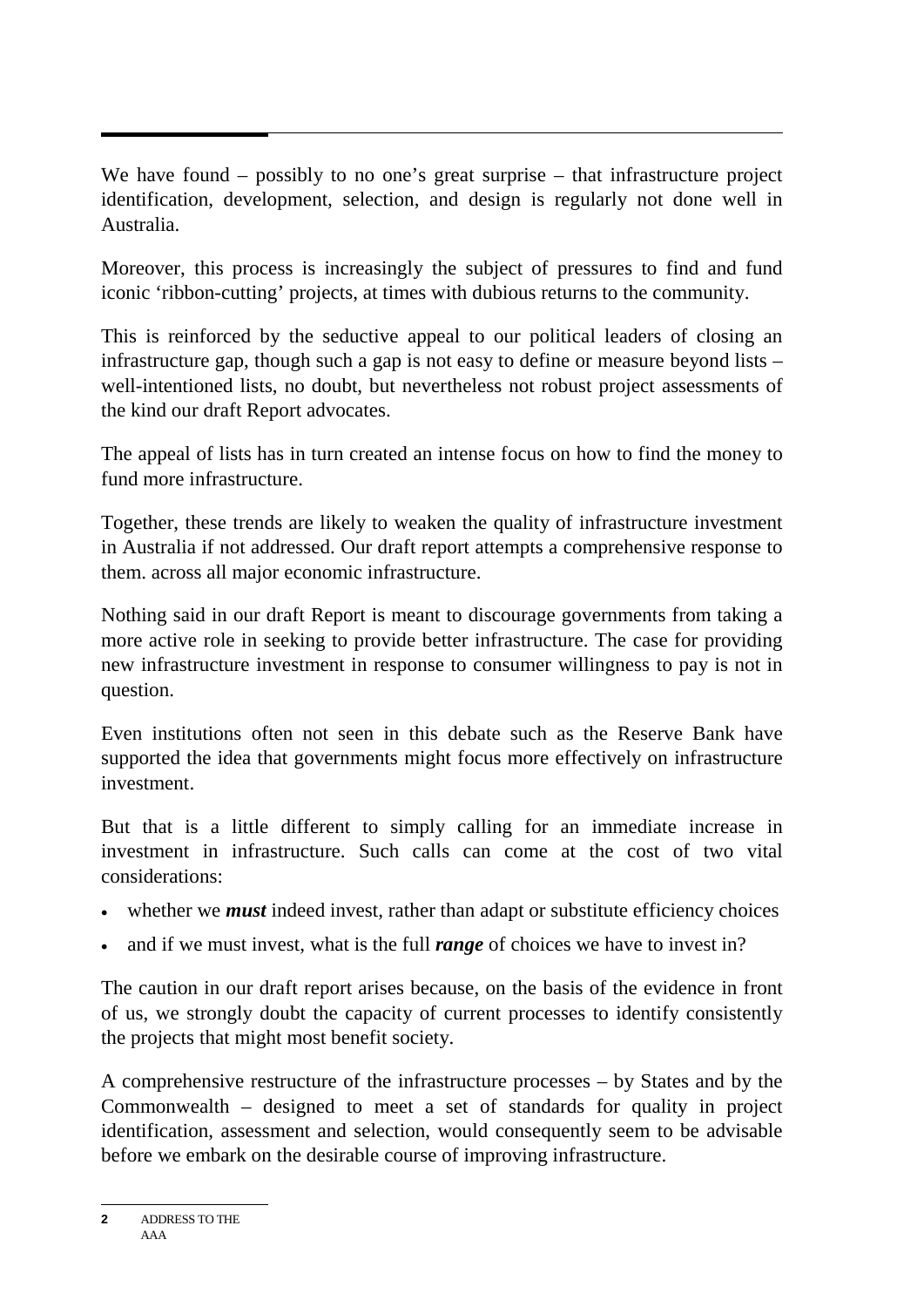This need not take long to put in place. It will not delay major projects.

It will require the regular and routine publication of those assessments, early enough and with enough substance so that both private sector investors – superannuation funds, private equity, financial institutions – and the general public can assess what is being proposed and how they are expected to participate.

This model would attempt to demonstrate succinctly to the public what costs may be imposed on them, as well as what benefits may be gained.

Thus a hypothetical electricity reliability upgrade that was forecast to increase in system reliability by 1 per cent, in return for a \$100 increase in annual bills, would be published before the project was endorsed.

And another hypothetical guarantee of water via desalination in the event of a major drought, in return for another \$100 increase in annual bills would also be published before the project was endorsed.

Similarly for broadband, or for toll roads or other land transport projects.

Looking back, it is not too difficult to imagine the benefit of such an improvement in process. The wisdom of hindsight can surely help us frame our future plans better.

Some – not all – State jurisdictions and government enterprises already have the capability of doing many of the things we see as necessary improvements, but lack the obligation to do so.

The question is thus not so much about capability. It is also about consistent behaviour and a commitment to upgrade process if indeed private finance is to be attracted to supplement public funding in a way that yields value for money to the whole community.

The Commonwealth itself can also improve.

As primarily a funder of infrastructure, it could adopt the same standards and insist on observing them within its own processes, plus wherever it funded others to undertake projects. And it could apply this as well wherever it was faced with the need to act as approver, on regulatory grounds – for example, in electricity.

An agreement on those standards and tight commitment by all jurisdictions to them over time will improve not just the quality of project selection and development but also address one other matter dear to the hearts of many amongst the 109 submissions we received: how to get a pipeline of projects?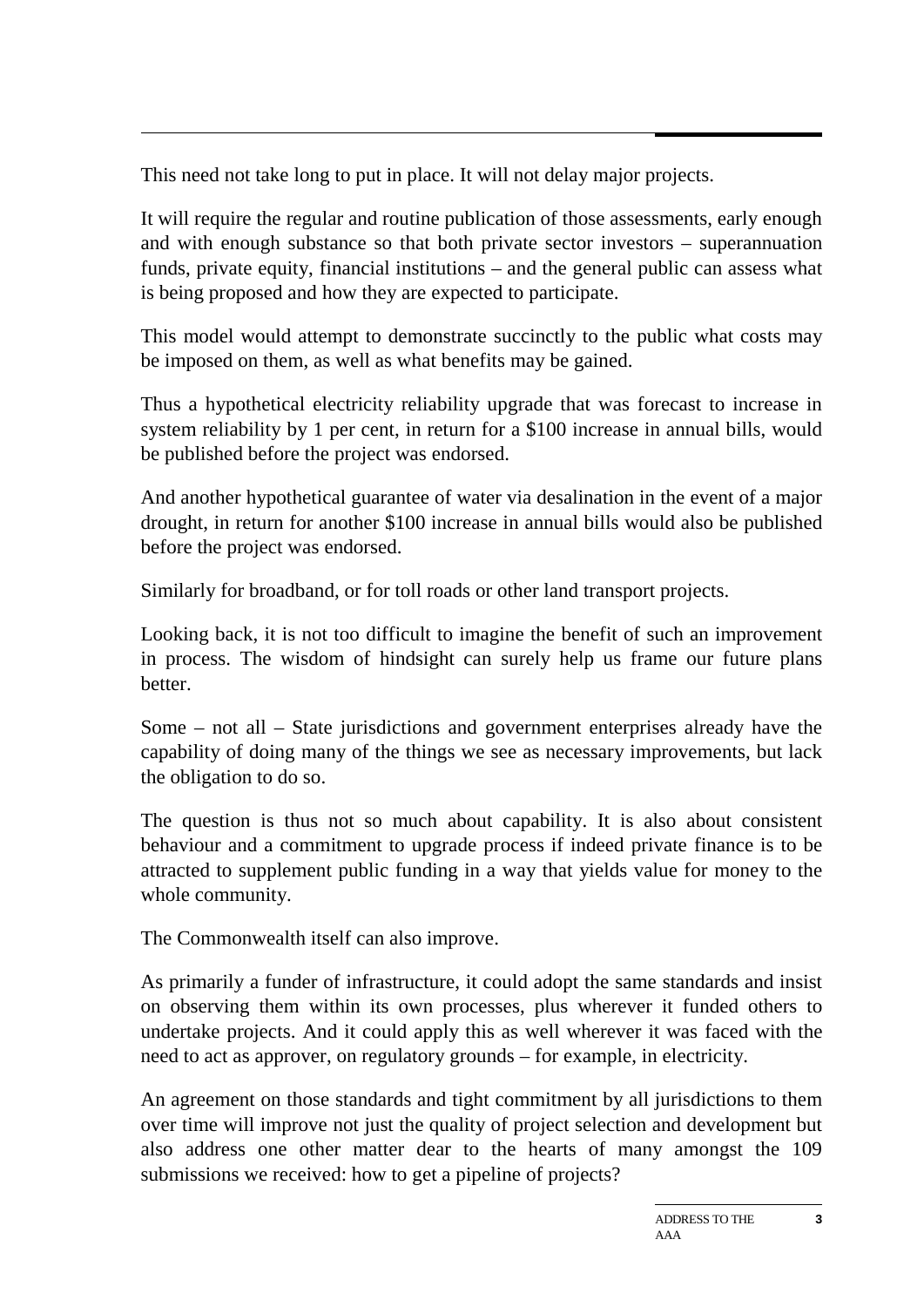Our current view is that a pipeline will emerge and evolve naturally as a consequence of these proposed improvements to public infrastructure investment process, and in particular, the continuous – ultimately routine – publication of high quality project assessments.

This approach is quite different from that envisaged by some submitters to our inquiry, who have argued that a pipeline should not only exist, but be managed by a party or parties to ensure better project flow.

Those submitters were keen to use a pipeline to improve workforce planning; and take pressure off peaks in demand for infrastructure investment, as is evident in some of our work on costs.

The evidence shows some clear peaks in demand, and cost rises at these junctures have certainly contributed to the expensive nature of some infrastructure investment in Australia.

However, the Commission has not been able to identify how such a pipeline may be managed to achieve these objectives.

There is a natural instinct from most submitters to favour the use of a high-profile body, such as Infrastructure Australia.

However, the demand pressures that lift infrastructure costs and skill shortages appear to come from the combination of public investment and private investment.

Infrastructure Australia would have at best limited capacity to influence the timing or co-ordination of private sector infrastructure, including say LNG plants.

We may thus have to accept that while some co-ordination amongst public investors is potentially possible, a complete management of a pipeline of investment competing for limited skills and construction resources may not be practical; or indeed even wise.

In our hearings, we hope to hear more from submitters on this subject.

#### **Institutions**

The mention of Infrastructure Australia is quite important in another respect namely the importance of institutions.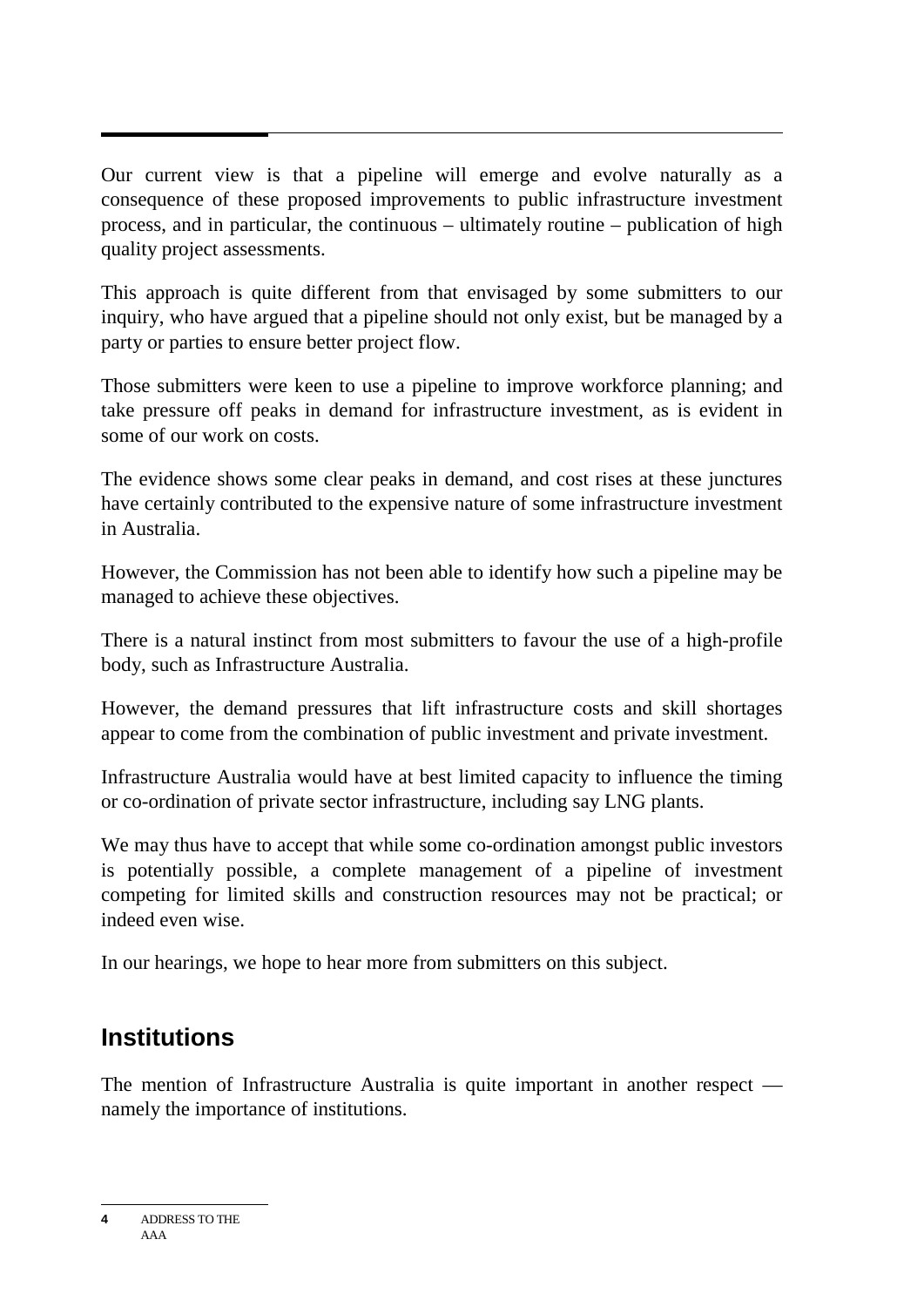The identification of a party that can carry forward responsibility for reporting publicly on performance under the system we envisage is not optional. It is essential.

Our chief reform weapon in improving process is publication.

The chief factor in creating a pipeline is publication.

We need an institution capable of doing this, persistently, fearlessly.

Such a party must necessarily have close engagement with the States and Territories. States and Territories will in future, despite any improved involvement of private financing, still have responsibility for more infrastructure investment than the Commonwealth.

Local government, too, will be relevant – to freight corridors, as an example. States will have to help them.

Thus generally speaking, States will be the source for much of the material vital to a long-term improvement in retention, publication, evaluation and analysis of cost-benefit; and the use of benchmarking across the wide variety of infrastructure projects which we envisage as being covered by these reforms.

Some private owners of key public infrastructure — airports, ports, electricity, rail — should also be contributors to such a system. Co-operation with them too will be essential.

As we are reporting in late May, at a time when the current legislation covering Infrastructure Australia could still be in contention, our final report will need to look closely at what progress has been made in clarifying its future role.

## **Pricing**

Let me now turn to pricing, the third of the four primary themes of the draft report.

The draft report proposes that governments take active steps to improve the use of prices that create a direct link between the infrastructure being provided and the users of that infrastructure.

Put that way, it sounds simple; and sensible.

But we know at a forum such as this how complex such reform is.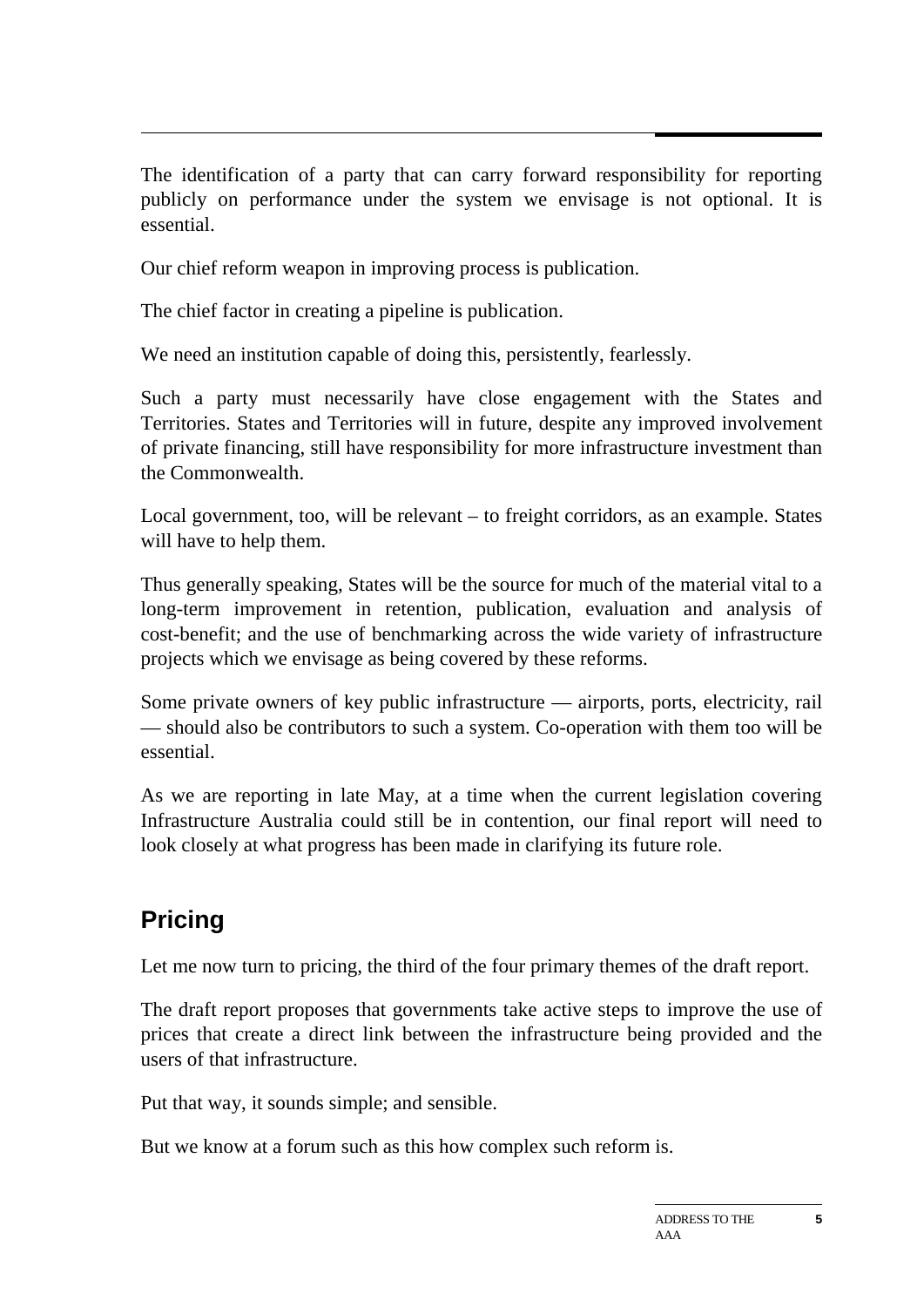Our desire to recommend something that is complex is not driven by perversity.

If simple options, tax rises for example, were indeed simpler and just as efficient, we would not resile from them.

But taxes generally do not improve the allocation of resources, while market prices generally do. Thus the improvement in selecting projects that is likely when people are made aware what they are likely to have to pay for an asset and what they can expect in return is a sound mechanism to improve allocation of resources.

In addition, pricing offers a means to improve the use of private financing options – including superannuation funds as investors, to take an example that has been actively raised with us – because prices would create revenue streams that are clearly available for a wider variety of assets than under current arrangements.

Today, there is no real controversy over ensuring greater clarity in directly pricing the use of water assets or electricity assets or rail assets.

There is however controversy over considering how the concept could apply to roads, even though some toll roads (on the East Coast) are well accepted.

This controversy has ensured that, for a while, this subject is again a matter of public discussion.

We welcome that.

I say 'again a matter of public discussion' because of course it has been raised previously, both by the Productivity Commission and by the Henry Tax Review.

It was also an action proposed last year by the Business Council of Australia in its Action Plan for Enduring Prosperity.

And it was a subject consistently raised by submissions to our inquiry.

Amongst the parties that are supporters in submissions to us of moving in some fashion towards direct road pricing are:

- Roads Australia, a grouping of private and public sector transport businesses and funders;
- the Bus Industry Confederation;
- the Australian Logistics Council, a grouping of large corporate users and suppliers of trucking services, again both public sector and private sector;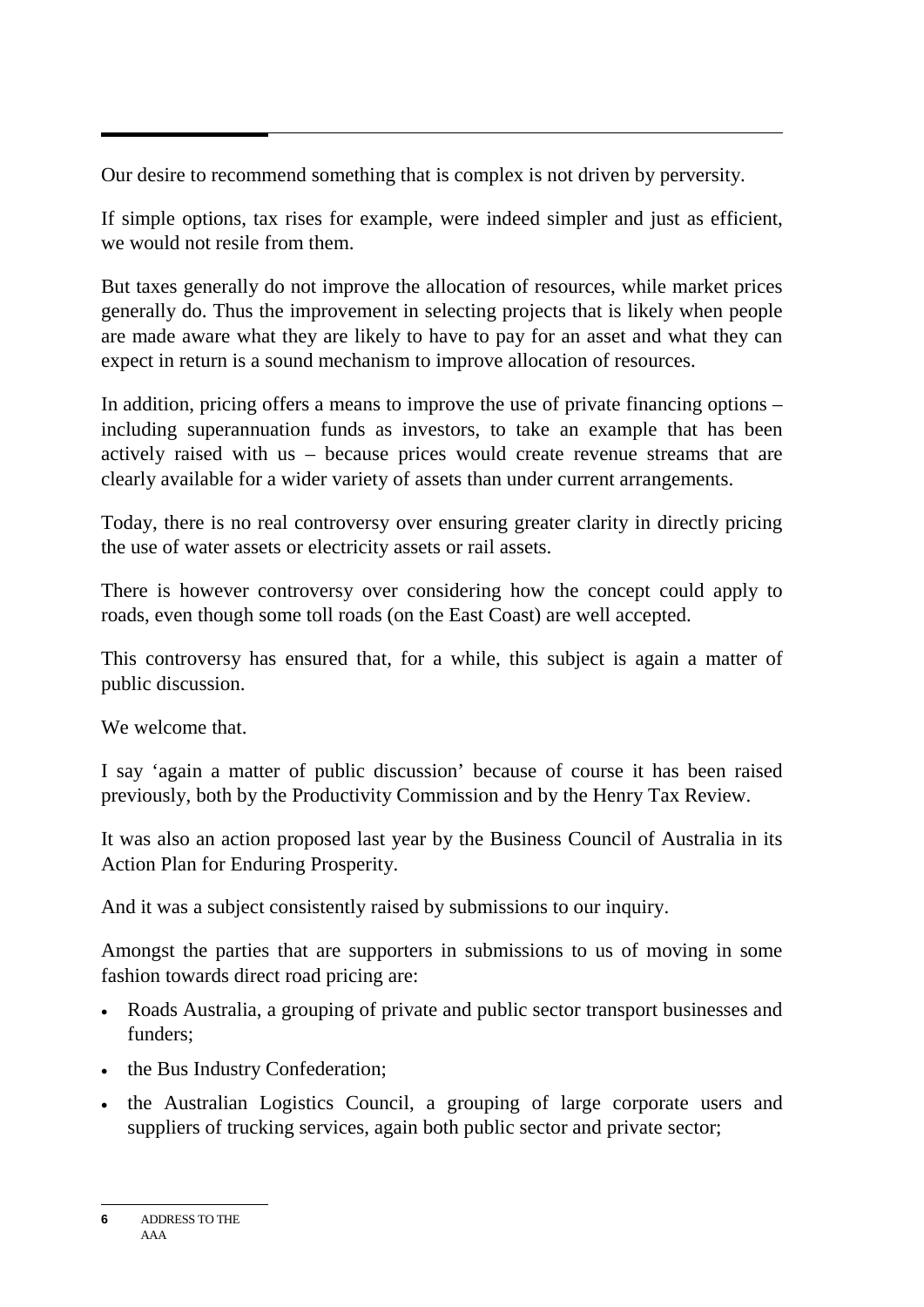- the Heavy Vehicle Charging and Investment Reform initiative, operating under the auspices of the Council of Australian Governments; and
- Infrastructure Partners Australia, a pre-eminent group of infrastructure suppliers.

And of special significance today, the AAA advised of its support for appropriate user charging; and the establishment of a Transport Infrastructure Fund.

Your Submission makes a considered case for, amongst other things: 'the potential for a more direct system of user charging'.

As can be seen from the draft report, we see the same potential as you do.

I am hopeful that, after being raised a number of times in the past decade, the time may have arrived for a mature discussion of this option.

That does not, however, mean its immediate introduction.

The mere availability of technology that has moved this option from the hypothetical to the potential does not make the case for its introduction.

The draft report supports trials of telematics – and the involvement of organisations such as yours– so that those who do not know of the potential can see it in operation.

But, to repeat it, the technology is not sufficient in itself.

As the pre-eminent organisation representing motorists, you more than any other entity can assist governments and the public in the difficult task of stepping through this process.

In considering your participation in the remainder of our inquiry process, we would look to the AAA for a further contribution to the task of lifting public understanding, if we are to make a transition of this kind effective.

## **The role of institutions (Part 2)**

There is another area where the AAA could assist this inquiry process.

One of our key final recommendations in the roads area is likely to cover institutional reform. Put more prosaically, the role of roads authorities, Transport departments and Ministers.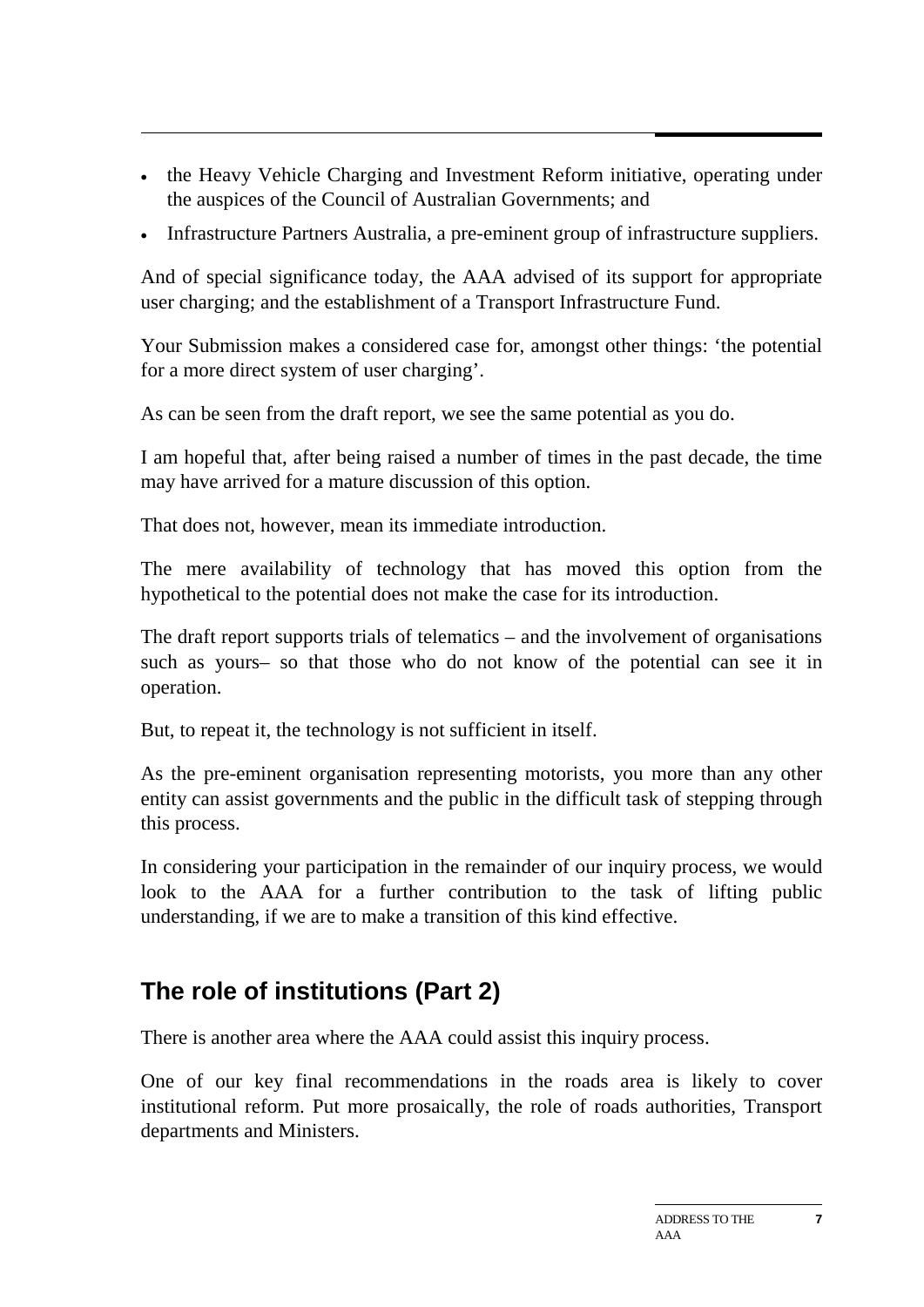The successful implementation of past reform processes in transport and electricity and water — and other similar infrastructure areas — has been characterised by vesting reform responsibility in an entity with a singular focus on, and capability of, carrying forward the reform agenda.

For example, the National Road Transport Commission, in conjunction with the Australian Trucking Association, was established to pursue heavy vehicle reform.

The Australian Rail Track Corporation was similarly the vehicle for interstate freight rail reform.

Various Commonwealth and State Water Commissions served similar purposes.

And a range of smaller but nevertheless purpose-built reform 'owners' operated in other infrastructure areas.

A number of submissions to our inquiry similarly suggested the need for such an entity or entities, in the case of road funding and pricing reform.

Our draft report examines a number of models, built around the concept of a road 'Fund'.

We see the essential first step as being to initiate reform by establishing a 'Fund'– or an equivalent set of jurisdiction-based 'Fund' entities– as the reform vehicle.

This Fund or Funds would not be like the traditional large bucket of money.

Rather, we are thinking that it might be device which – at least in its initial years – is aimed squarely at improving the allocation of funds to road infrastructure.

It could do so by, amongst other things, creating across the nation the better development and selection processes that I outlined earlier, as applied to roads.

It could also review, along with representatives of governments but as an independent entity, the proposed funding allocation and prioritisations of roads agencies. Representation on its governing body from users (that is, people who currently pay via taxes and registration for roads) has the potential to significantly improve allocation decisions.

Methods could be developed under which the public – your members– were consulted, again publicly, about the proposed allocations.

And with a bottom line in the same succinct form as some hypothetical electricity and water examples I noted above.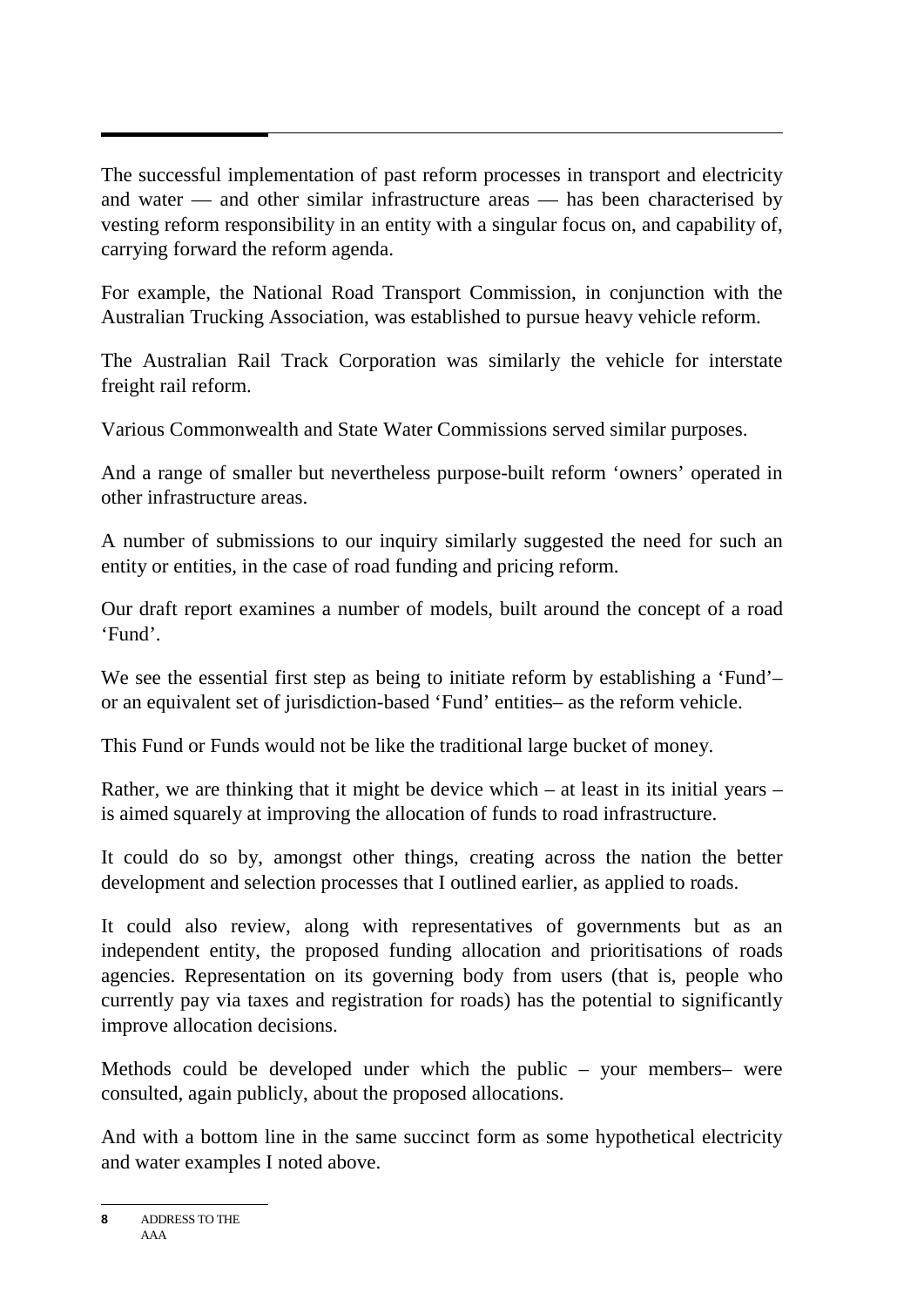Included in that consultation would also be the publication of detailed cost and benefit information.

It has been said that publication of such information has commercial-in-confidence issues. This is sophistry. Having written them myself, I know they need not raise such an issue.

Moreover, governments should be pursuing publication not only to inform their communities –a very worthy but easily ignored objective – but also to indicate their expectations from the market.

The UK now routinely publishes benchmarked expectations of the cost of a kilometre of lane widening or the laying of a new water pipe. It is convinced that it has driven infrastructure costs down via this mechanism. Certainly, prices from contractors have fallen.

These benchmarks are the key base level data for project cost analyses.

Publication of cost:benefit assessments would not only continuously update the basis for benchmarking costs, it would enable one jurisdiction to learn from another.

Post-project evaluations of the costs and benefits could then also routinely be conducted. Today, they are usually absent, in part because we don't have the pre-project cost data.

..

When I referred a few moments ago to representation from users on these Funds, one thought is that they should be drawn from organisations who represent users. Organisations such as yours. And in the heavy vehicle industry. Appointees who by definition are independent of government.

You also have mechanisms for consulting the community.

The improved engagement process could allow drivers (the ultimate stakeholder) to then have a say on the infrastructure option chosen on his or her behalf.

Allocation of funding would go from being a remote *concept* to being quite a clear-cut *process*.

We have noted in the draft report that introducing such an approach is likely to need to be revenue-neutral – that is, no new charges would apply in the phased development of this concept, when the focus is on improved allocation.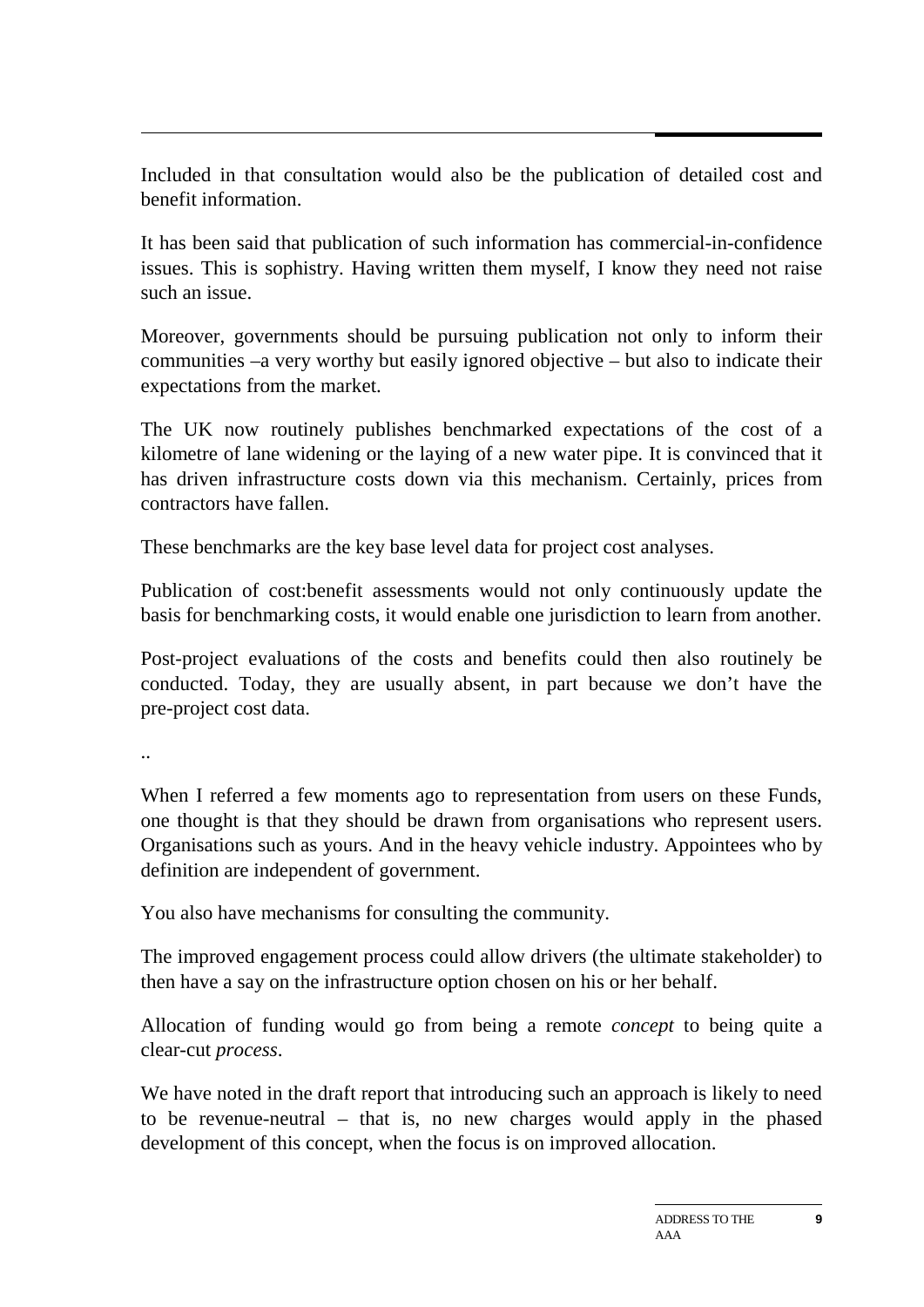And to convince the public of this, the Fund or Funds may need to have arrangements that are akin to hypothecation, a much-loathed term in fiscal circles.

Why would Treasuries, let alone Treasurers, consider the concept– no matter how benign the form?

One answer might be that the future prospect of a reform model that allows pricing to evolve is a better method of meeting needs for more and ever better roads. By comparison, fuel excise continues to fall in real terms and registration charges are equally sensitive.

We do not have hypothecation today. And there is no advocacy in our draft report for it. We merely note the probable need for a convincing form of revenue-neutrality.

But advocates of hypothecation should help the community recognise the growing weakness of the current system.

The combined removal of fuel excise indexation in 2001 and the rise in credits for fuel use for various groups has led to a growing gap between road funding on one hand, and excise revenue on the other.

We estimate that the removal of indexation has forgone around \$13.5 billion in revenue between 2001-02 and 2011-12 (in 2011-12 dollar terms) — with annual forgone revenue now around \$3 billion a year.

This has occurred despite a 20 per cent increase in total fuel used over the period.

The increased fuel efficiency of vehicles in the future is likely to add to this gap over time.

The new Fund or Funds would thus be aimed at achieving over time two objectives which should be at the heart of fundamental market reforms: improved allocation by direct link with those who are paying for the investments; and improved pricing structures in the face of weakening revenue sources.

Since the draft report's publication, I have been asked whether the alternative is not just to access some more private funding.

But as we indicate in our draft report, even with private funding, in the end either taxpayers pay for infrastructure through taxes, or users (along with other beneficiaries, in some circumstances) will have to do so.

Not for the first time, there is no magic pudding.

**<sup>10</sup>** ADDRESS TO THE AAA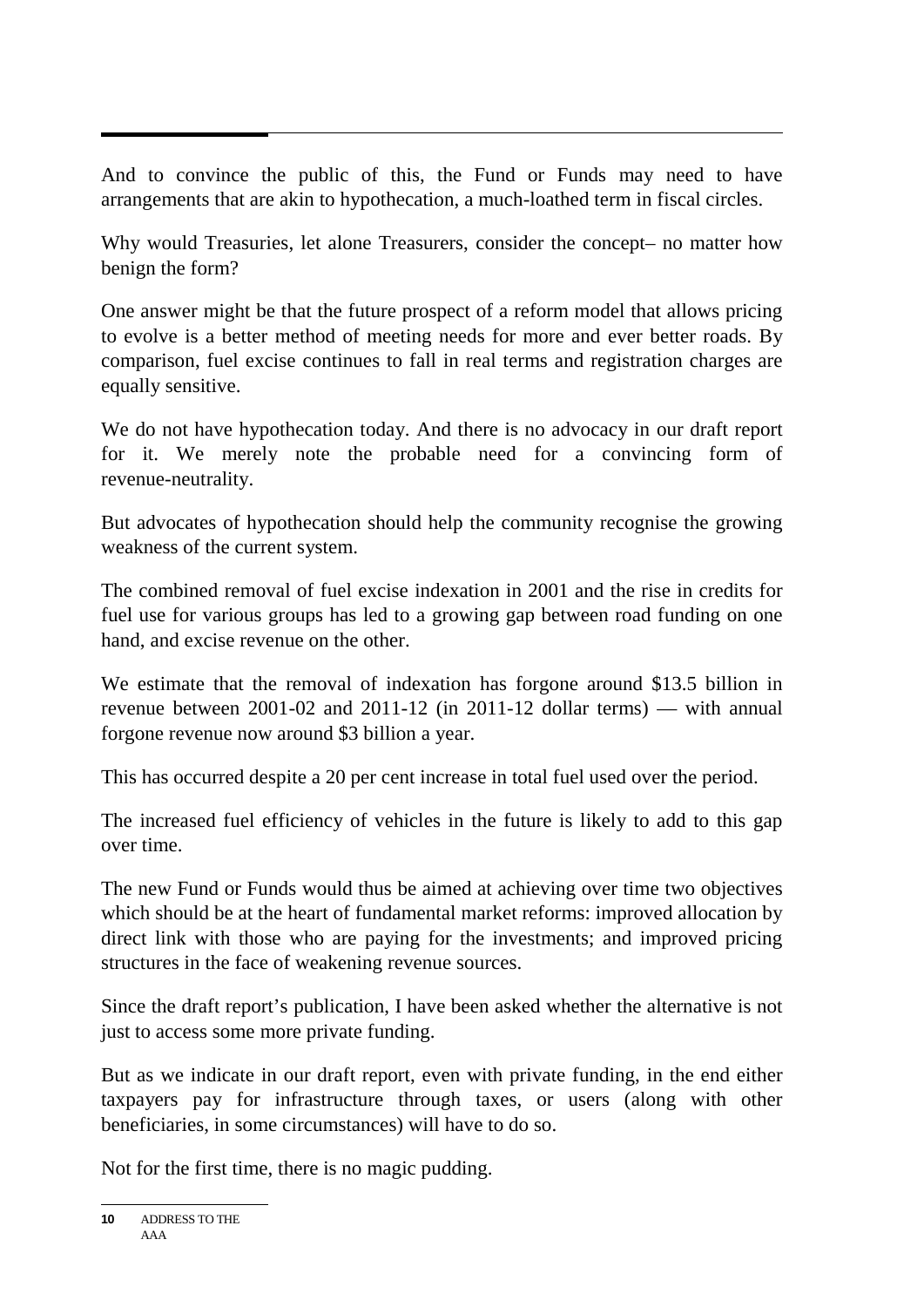## **Efficiency**

The final key theme of our draft report is efficiency.

Pricing reform is of course an efficiency improvement device in its own right, as is process and institutional reform. With these reforms, it is likely that less waste will occur and more funding should flow to areas of highest consumer need.

The remaining efficiency improvements lie in training, in setting occupational health and safety standards, in welcoming the introduction of new technologies, improving industrial relations behaviour in some locations, and in less risk-averse tender processes.

Some of these may seem minor by comparison to pricing, but there is little doubt that they are collectively a major impediment, particularly when seen from the perspective of removing barriers to entry for new competitors in infrastructure supply and construction.

Foreign construction firms, for example, find each of these to be notable factors in trying to enter this market.

And Australia is widely seen as an expensive place to build infrastructure. So we should not discourage competitive entry, even if inadvertently in pursuit of other risk averse outcomes. We expect to have some specific regulatory reform proposals in our final report.

## **Conclusion**

Could I finish by drawing your attention to a key paragraph in the draft report.

We are conscious that our work is being done in an environment where governments are proposing to do more investment in infrastructure.

We feel the walls are moving around us, so to speak.

For that reason, may I finish on this note.

In reform, as in most things, timing is everything.

In the draft report, we say:

It is possible that governments, having recently articulated a renewed commitment to infrastructure investment, may be called on to expand funding. The Commission advises caution in creating any model – fund, bank, guarantee facility or similar